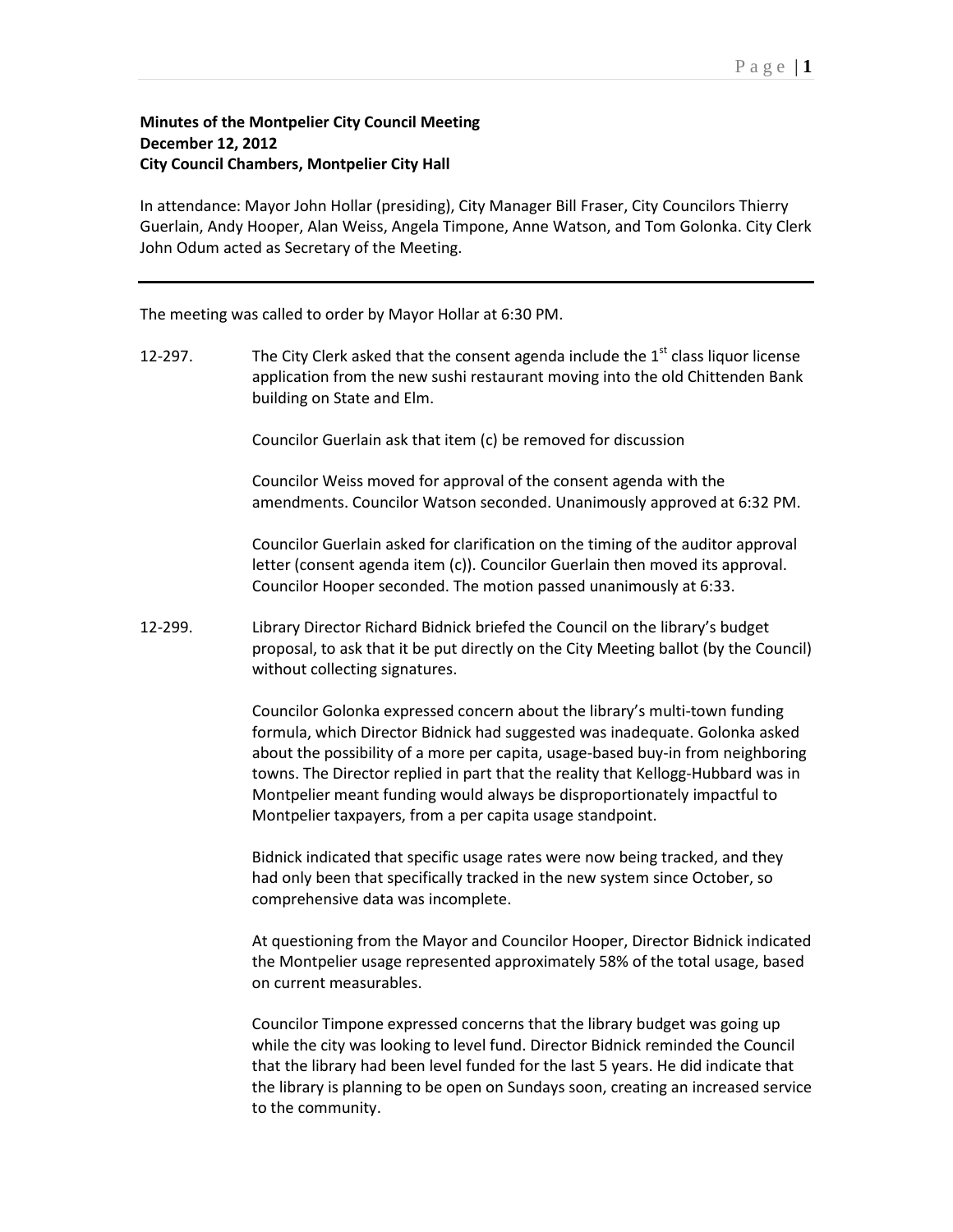Councilor Guerlain clarified the budget increase being asked for by the library, and Councilor Weiss asked why the exercise of coming before the Council mattered if the request was just going on the ballot regardless. Director Bidnick indicated he was hoping the Council would put it on the ballot themselves, so library resources could focus on ballot access in the other participating towns.

Director Bidnick further expressed concerns that the library's endowment could be impacted without the budget increase, which would in turn effect the amount the library can contribute to future budgets before going to the voters for additional support.

Councilor Guerlain noted that the library's planned funding request in Berlin amounted to an increase of 114%, and Director Bidnick indicated that he would make that pitch personally before that town's voters.

Councilor Watson asked about budgets beyond FY14. He reviewed steps being taken to minimize costs, such as outsourcing cataloging.

Councilor Timpone asked if there were opportunities to broaden participation from different towns. A brief discussion followed of the non-resident fees, the restrictions put on that pricing from the state, and whether those restrictions can be changed.

Councilor Golonka asked if the library wouldn't benefit financially if it stuck to the allowable per user fee for non-residents, rather than opt for the relatively small ballot buy-ins which are usually approved. Director Bidnick indicated that may be the case, but he was hesitant to draw any conclusions about how overall participation could be affected – and therefore overall income. Bidnick indicated that such a change would constitute a tremendous budgetary risk that would have to be accounted for in planning, resulting in scaled-down services.

Director Bidnick indicated he would not accept lower buy-ins from the neighboring towns than the requested amounts, as he believes it wouldn't be fair to Montpelier citizens.

Councilor Weiss advised that Director will need authorization at Berlin's town meeting to speak.

Councilor Guerlain spoke as the Council's representative on the library board, and indicated his support of the library, praising its efficiency. He detailed many of their improvements.

Mayor Hollar expressed concerns that the library was asking for an increase when the current city level-funding approach was working towards a goal that would be threatened by increasing the funding. He noted the other nonprofit ballot items had been level funded, and that this could open up the floodgates for more of such requests and expectations. He suggested that the Council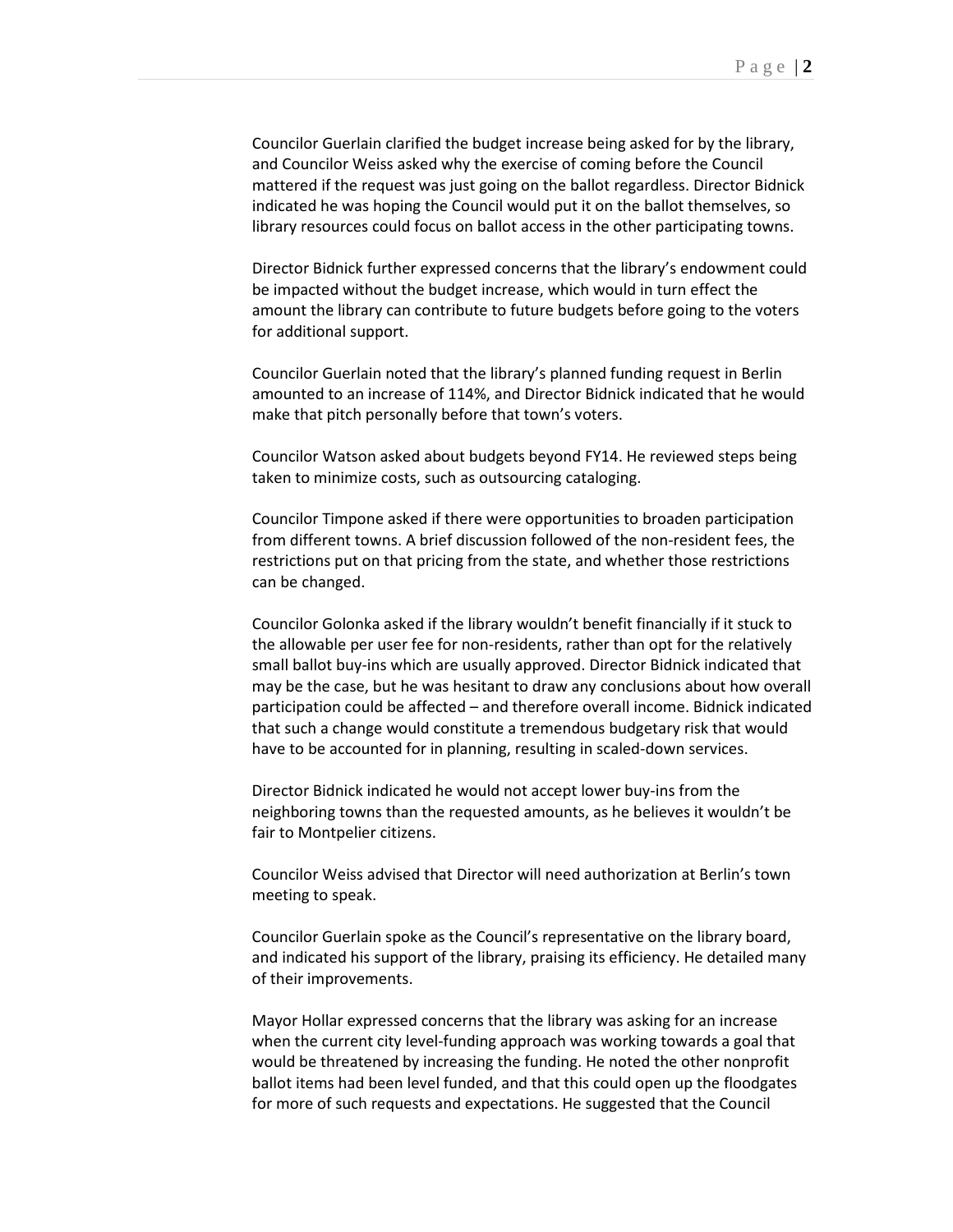agree to put them on the ballot at the same request rate as last year, and if they want their full current request, that they should petition.

Councilor Weiss was concerned that any waiver of the petition requirement would set a bad precedent. Councilor Golonka concurred, but also indicated he would support waiving the requirement for a level budget request.

The Council took no action, and Director Bidnick left with the understanding that he would need to work through the ballot petition process.

12-300. The City Manager presented the proposed FY14 budget through a power point presentation, reviewing the goals of the process and the direction from the Council and proceeding to the specifics of the proposal.

> At 7:26, Councilor Watson left the meeting. Councilor Timpone indicated she was not feeling well.

12-298. The Council paused on the budget conversation to discussions to allow for a return to item 4. Mia Moore discussed the activities of the Central Vermont Solid Waste Management District, including a new recycling station in Barre, the expanding "zero-waste schools program" which has collected food scraps from the schools and is expanding its activities, and others. She made special note of the reduction in per capita fees to towns. Moore then briefed the city on the work surrounding Act 148 implementation.

> Councilor Weiss asked about the districts relationship with commercial waste haulers. Moore indicated they were working to expand that relationship. Weiss noted that the haulers do not communicate with the City Council, and that this will be necessary in regards to Act 148.

> Mayor Hollar asked about implications of the possible closing of the Moretown landfill. Moore indicated she wasn't certain, but would follow up with the Council with answers.

Councilor Guerlain praised Sweden's handling of waste, suggesting we had a long way to go to reach that standard.

12-298. The Council returned to the discussion of the FY14 budget at 7:41 PM. Mayor Hollar asked the City Manager to highlight significant changes in the budget. Fraser referred to notations in the report.

> Mayor Hollar questioned the City Manager about the extent to which longerterm planning (beyond this fiscal year) entered into crafting the FY14 proposal. He specifically asked about the implications of the Assistant City Manager position.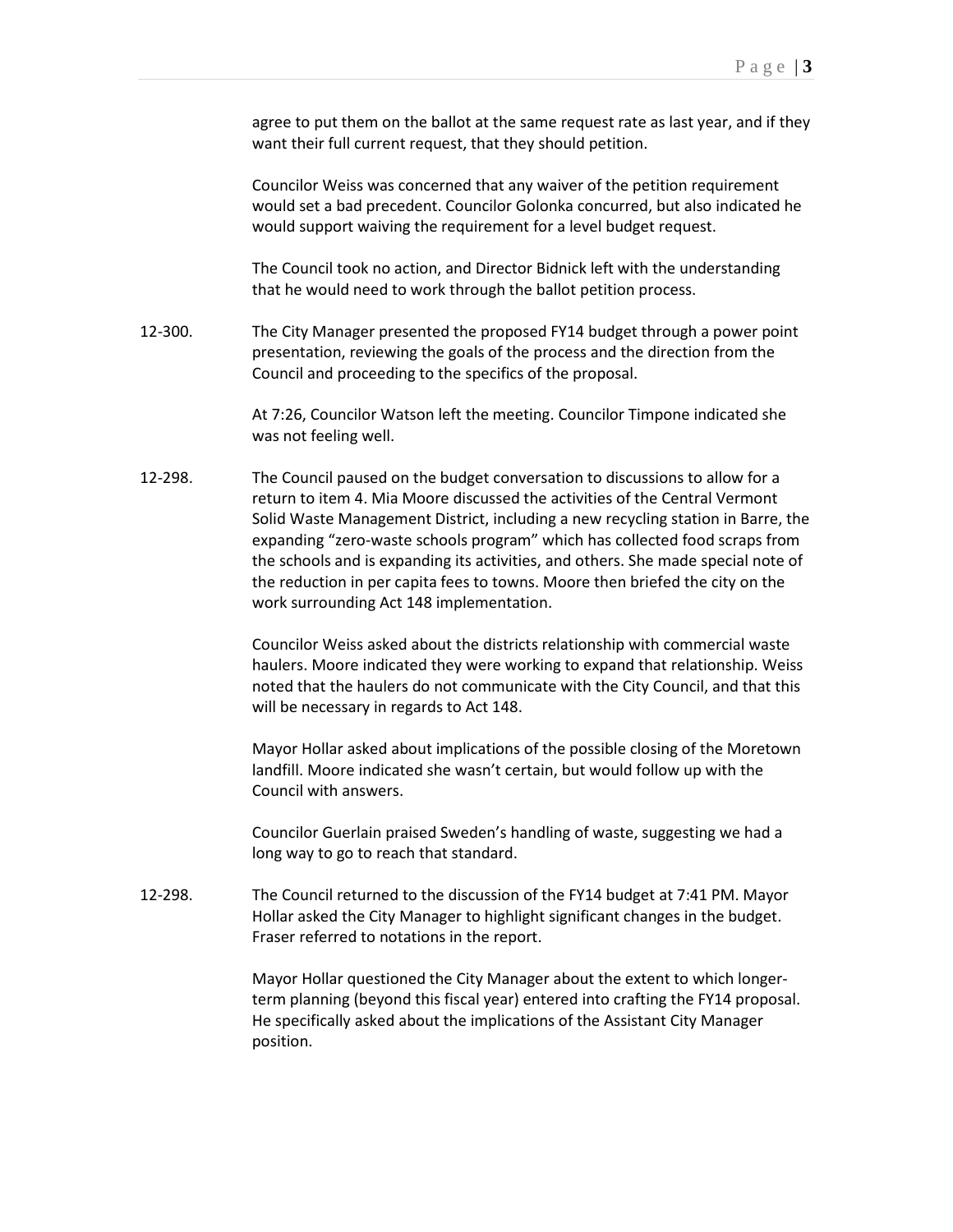Councilor Hooper asked about the overtime implications of the proposed staff reductions. Fraser discussed the scheduling and overtime changes that are accounting for this.

Councilor Weiss asked if some of the financial benefits of the personnel reductions would be seen prior to the July  $1<sup>st</sup>$  start of the fiscal year, and Fraser indicated that they have begun in some cases.

Councilor Guerlain had several questions looking for clarifications on budgetary numbers from the current fiscal year. At Councilor Golonka's request, Finance Director Sandy Gallup and the City Manager highlighted some of the budgetary documents. Golonka made a point of expressing his opinion that the 15% debt ceiling laid out in the policy was not ideal, and that the city should aspire for 8%. A discussion of the debt policy and debt projections (including the pension fund) followed.

Councilor Weiss suggested the elimination of unspecified "sacred cows" in the budget to achieve savings.

Councilor Golonka suggested looking into solutions such as outsourcing technology and police communications, but also assessing city assets that could be liquidated. Finance Director Gallup noted that the police communications included income that partially offset the expenditures.

Councilor Guerlain returned to the discussion of debt, challenging the City Managers characterization of the Council's decisions on sidewalk repair bonding and suggesting he had not adequately briefed the Council on non-bonding options. The City Manager replied that four specific proposals were put forward and the Councils recounted some of the comments at that time. Guerlain clarified that he thought the Council should revisit the discussion and take a serious look at proceeding with the maintenance within the budget over the coming years.

Councilor Weiss advised the Council to be cognizant of upcoming school bonding requests, especially in the context of potential statewide property tax increases.

Mayor Hollar identified the requested Senior Center increase (especially in the context of the broader, ongoing regional services discussion) as anomalous. The City Manager characterized the increases as symptomatic of the Senior Center's organizational transitions. Senior Center Janna Clar addressed the Council on the matter.

Clar indicated that the increased charges to non-residents (in accordance with the Council's preferences) have driven down overall revenues. The Senior Center is hoping to use greater resources to pursue more revenue directly from towns. Clar reviewed a typical day at the Center, encouraged Councilors to stop and visit, suggesting that they may not fully appreciate the level of activities.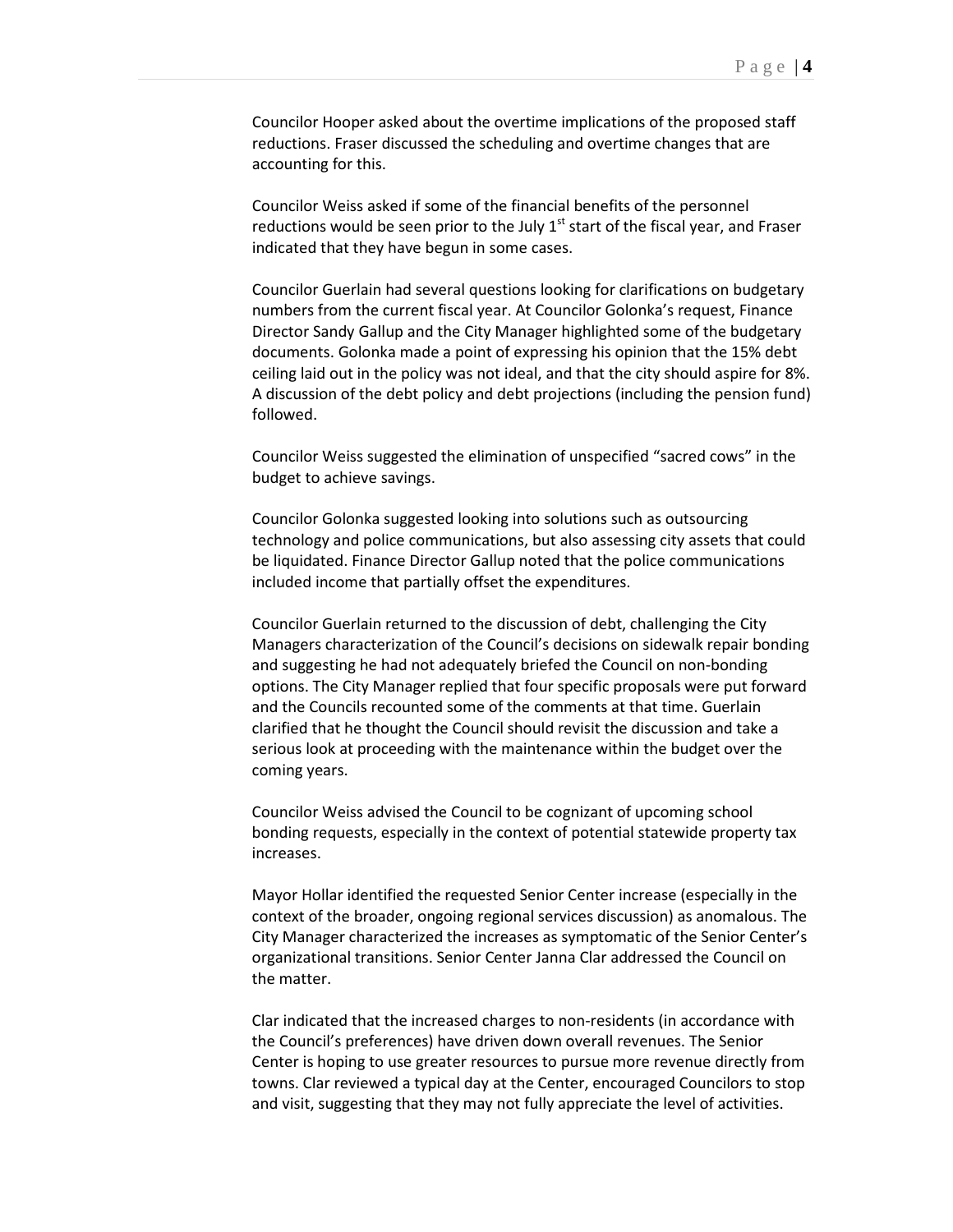She also indicated that the Center hoped to purchase a more specialized database system.

Councilor Timpone asked if the Senior Center had talked about resource sharing with the Recreation Center. Clar indicated they had not. Clar was dubious about the prospects, while Mayor Hollar thought it was something that could be investigated immediately under the current organizational structure. Mayor Hollar also indicated to Clar that he did not agree with the justification for the increased \$40,000 funding request, and asked more questions about the need for increased staffing.

Councilor Guerlain expressed the opinion that not every department may need to cut, and that since the Senior Center serves so many citizens, a Center budget increase that amounts to a small fraction of the overall budget may be appropriate.

At Councilor Timpone's request, Clar reviewed the Center's food service operations and anticipated changes in coming months.

Councilor Weiss advised Clar to coordinate efforts to encourage greater contributions from neighboring towns with other city services that are doing the same, such as the library.

Elizabeth Dodge (Senior Center board member) reminded the Council that the Center used to be under the Recreation Department (within the School budget), and that the City Council had brought it under the city budget.

Councilor Golonka had clarifying questions for Finance Director Sandy Gallup on the equipment revenue projections, Justice Center grant expectations, and ambulance call charges.

Gallup noted that the circulator bus supporters had inquired as to whether or not they would need to collect signatures for a city ballot line. The Council felt it would be appropriate for them to make a presentation to the Council.

At 9:29, Councilor Weiss moved that the Council state that circulator bus supporters will need to petition to receive the \$40,000 they need to operate. Golonka seconded. Councilor Timpone felt that no vote should be held until supporters have a chance to make their case. At 9:33, the motion failed with a 3-2 vote in favor (Golonka, Hooper and Weiss in favor, Guerlain and Timpone in opposition), as the 3 votes in favor did not constitute a majority of the full Council.

Councilor Guerlain asked for clarification on the impact to the projected tax rate if separate ballot funding items pass, and on comparisons with FY13's tax rate increase.

12-301. Councilor Hooper noted the Montpelier Alive holiday party tomorrow night.